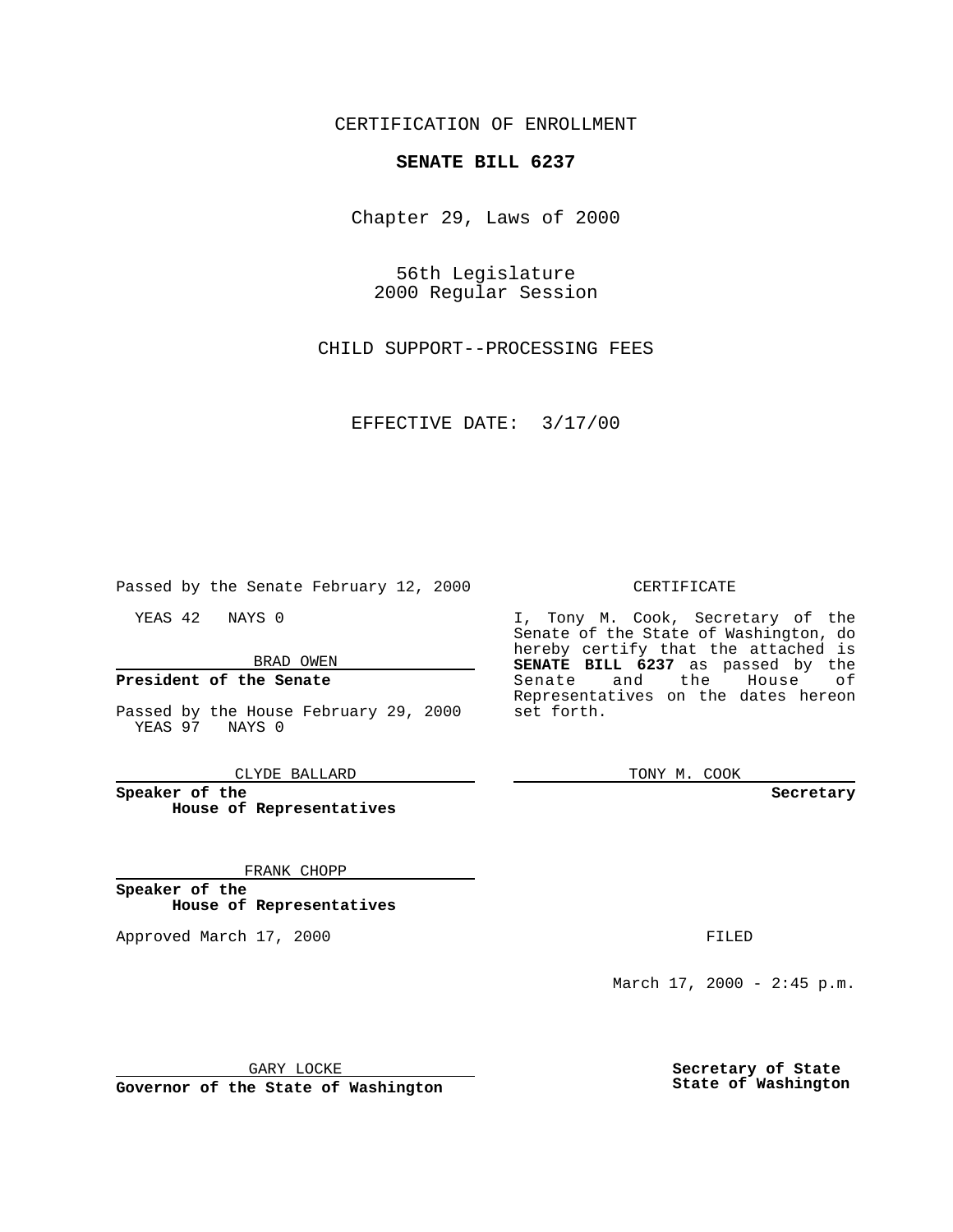# **SENATE BILL 6237** \_\_\_\_\_\_\_\_\_\_\_\_\_\_\_\_\_\_\_\_\_\_\_\_\_\_\_\_\_\_\_\_\_\_\_\_\_\_\_\_\_\_\_\_\_\_\_

\_\_\_\_\_\_\_\_\_\_\_\_\_\_\_\_\_\_\_\_\_\_\_\_\_\_\_\_\_\_\_\_\_\_\_\_\_\_\_\_\_\_\_\_\_\_\_

Passed Legislature - 2000 Regular Session

### **State of Washington 56th Legislature 2000 Regular Session**

**By** Senator Fairley; by request of Employment Security Department

Read first time 01/11/2000. Referred to Committee on Labor & Workforce Development.

 AN ACT Relating to processing fees deducted from earnings withheld 2 due to child support; amending RCW 26.23.060; creating a new section; and declaring an emergency.

BE IT ENACTED BY THE LEGISLATURE OF THE STATE OF WASHINGTON:

 **Sec. 1.** RCW 26.23.060 and 1998 c 160 s 8 are each amended to read as follows:

 (1) The division of child support may issue a notice of payroll deduction:

 (a) As authorized by a support order that contains a notice clearly stating that child support may be collected by withholding from earnings, wages, or benefits without further notice to the obligated parent; or

 (b) After service of a notice containing an income-withholding provision under this chapter or chapter 74.20A RCW.

 (2) The division of child support shall serve a notice of payroll deduction upon a responsible parent's employer or upon the employment security department for the state in possession of or owing any benefits from the unemployment compensation fund to the responsible parent pursuant to Title 50 RCW: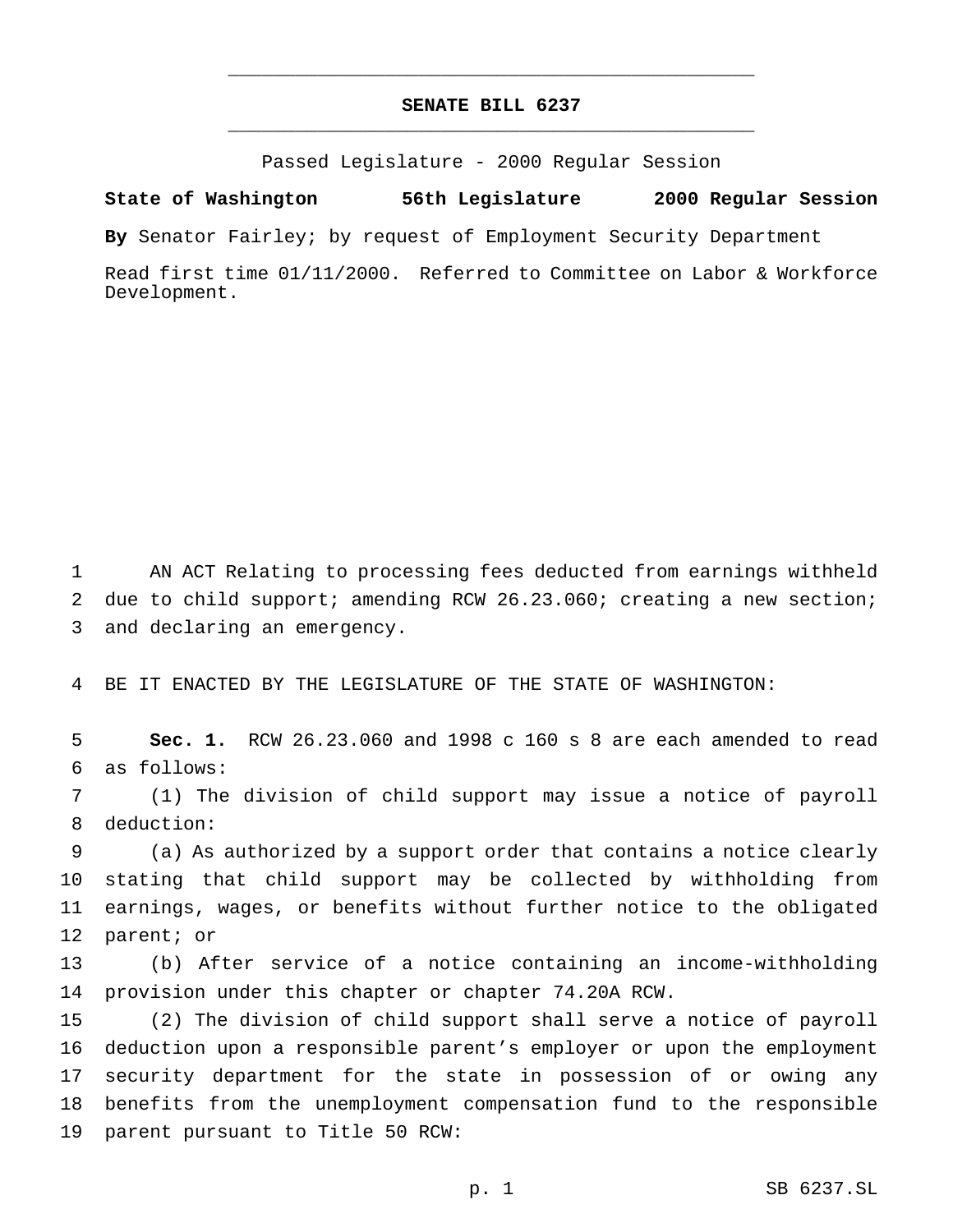(a) In the manner prescribed for the service of a summons in a civil action;

(b) By certified mail, return receipt requested;

 (c) By electronic means if there is an agreement between the secretary and the person, firm, corporation, association, political subdivision, department of the state, or agency, subdivision, or instrumentality of the United States to accept service by electronic means; or

 (d) By regular mail to a responsible parent's employer unless the division of child support reasonably believes that service of process in the manner prescribed in (a) or (b) of this subsection is required for initiating an action to ensure employer compliance with the withholding requirement.

 (3) Service of a notice of payroll deduction upon an employer or employment security department requires the employer or employment security department to immediately make a mandatory payroll deduction from the responsible parent's unpaid disposable earnings or unemployment compensation benefits. The employer or employment security department shall thereafter deduct each pay period the amount stated in the notice divided by the number of pay periods per month. The payroll deduction each pay period shall not exceed fifty percent of the responsible parent's disposable earnings.

 (4) A notice of payroll deduction for support shall have priority over any wage assignment, garnishment, attachment, or other legal process.

 (5) The notice of payroll deduction shall be in writing and include:

 (a) The name and social security number of the responsible parent; (b) The amount to be deducted from the responsible parent's disposable earnings each month, or alternate amounts and frequencies as may be necessary to facilitate processing of the payroll deduction;

 (c) A statement that the total amount withheld shall not exceed fifty percent of the responsible parent's disposable earnings;

 (d) The address to which the payments are to be mailed or delivered; and

 (e) A notice to the responsible parent warning the responsible parent that, despite the payroll deduction, the responsible parent's privileges to obtain and maintain a license, as defined in RCW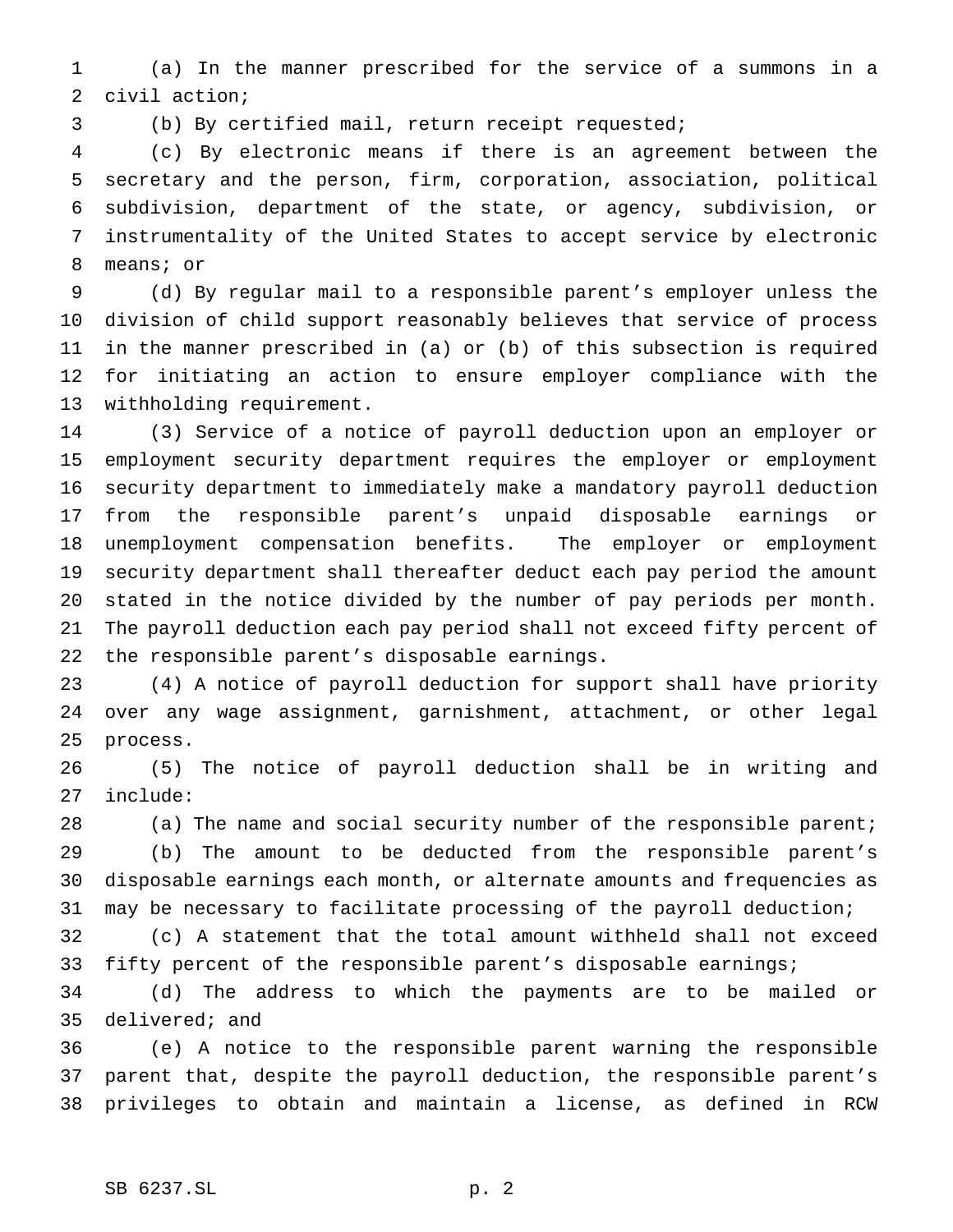74.20A.320, may not be renewed, or may be suspended if the parent is not in compliance with a support order as defined in RCW 74.20A.320.

 (6) An informational copy of the notice of payroll deduction shall be mailed to the last known address of the responsible parent by regular mail.

 (7) An employer or employment security department that receives a notice of payroll deduction shall make immediate deductions from the responsible parent's unpaid disposable earnings and remit proper amounts to the Washington state support registry within seven working days of the date the earnings are payable to the responsible parent.

 (8) An employer, or the employment security department, upon whom a notice of payroll deduction is served, shall make an answer to the division of child support within twenty days after the date of service. The answer shall confirm compliance and institution of the payroll deduction or explain the circumstances if no payroll deduction is in effect. The answer shall also state whether the responsible parent is employed by or receives earnings from the employer or receives unemployment compensation benefits from the employment security department, whether the employer or employment security department anticipates paying earnings or unemployment compensation benefits and the amount of earnings. If the responsible parent is no longer employed, or receiving earnings from the employer, the answer shall state the present employer's name and address, if known. If the responsible parent is no longer receiving unemployment compensation benefits from the employment security department, the answer shall state the present employer's name and address, if known.

 The returned answer or a payment remitted to the division of child support by the employer constitutes proof of service of the notice of payroll deduction in the case where the notice was served by regular mail.

31 (9) The employer ((or employment security department)) may deduct a processing fee from the remainder of the responsible parent's earnings after withholding under the notice of payroll deduction, even if the remainder is exempt under RCW 26.18.090. The processing fee may not exceed: (a) Ten dollars for the first disbursement made to the Washington state support registry; and (b) one dollar for each subsequent disbursement to the registry.

 (10) The notice of payroll deduction shall remain in effect until released by the division of child support, the court enters an order